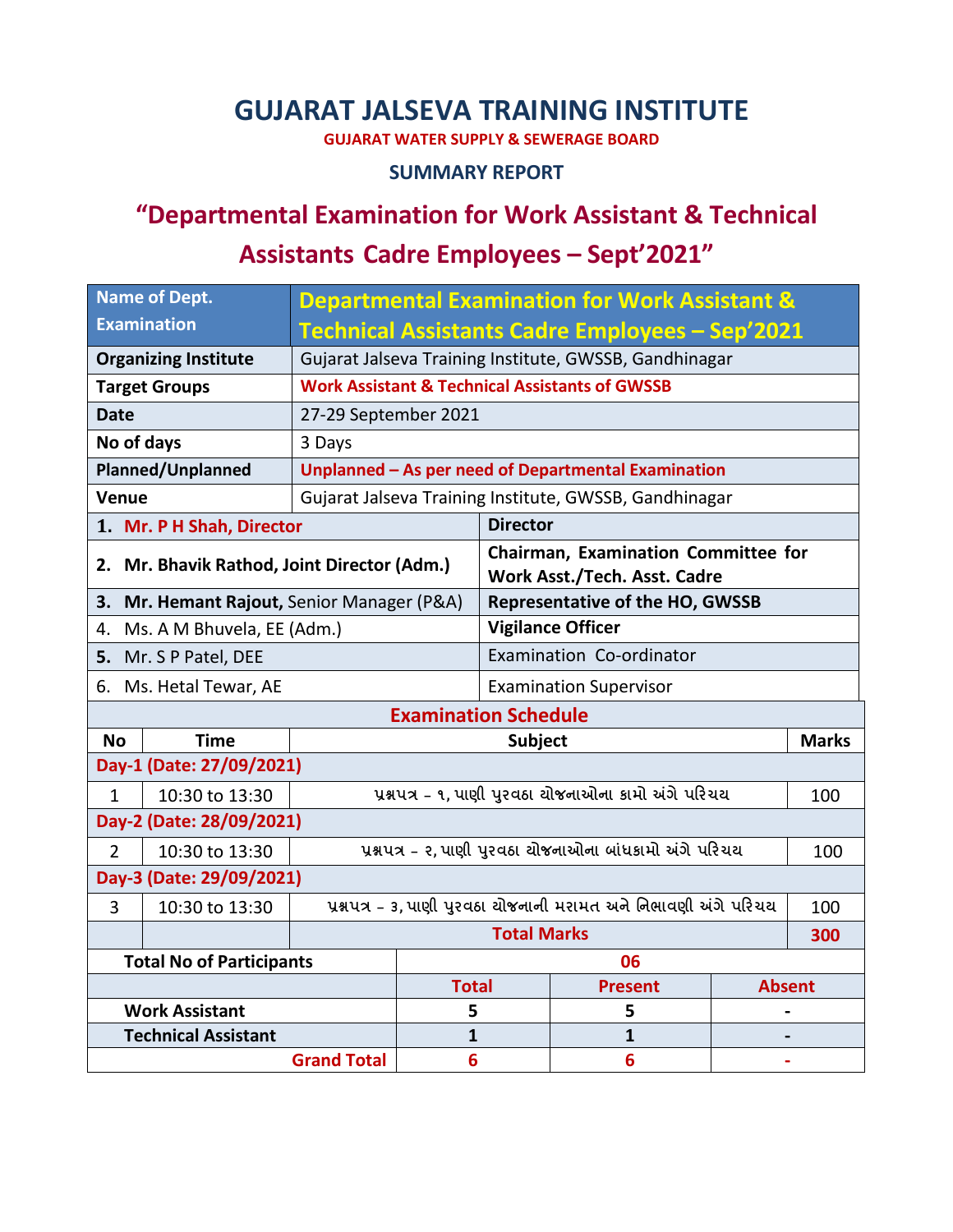#### **List of Present Candidates**

| No. | CPF NO. | <b>Name</b>                     | <b>Designation</b>    | <b>Office &amp; Place</b> |
|-----|---------|---------------------------------|-----------------------|---------------------------|
|     | 4234    | BHARATBHAI GIRJASHANKAR TRAVADI | <b>Work Assistant</b> | PHSSD, Bhuj               |
|     | 2911    | BIPINCHANDRA DURLBHJI DAVE      | Tech. Assistant       | Zone-2, Ahmedabad         |
|     | 3432    | MAHESHBHAI TULSHIBHAI SOLANKI   | <b>Work Assistant</b> | PHSSD-1, Surendranagar    |
| 4   |         | MANUBHAI NAGARBHAI SOLANKI      | <b>Work Assistant</b> | PHSSD, Kadi               |
|     | 3617    | NARESH NARENDRABHAI MAKWANA     | <b>Work Assistant</b> | PHSSD, Bhachau            |
|     | 3549    | <b>RASID M MALEK</b>            | <b>Work Assistant</b> | PHSSD-1, Bhuj-Kutchh      |

### **Photo Gallery**

1. **Sh. Bhavik Rathod, Chairman**, **Examination Committee** for Work Assistants & Technical Assistant Cadre is monitoring the examination activity at GJTI



2. **Sh. Hemant Rajput,** Senior Manager (P&A), HO, GWSSB, Gandhinagar is monitoring the examination activity as representative of HO, GWSSB.